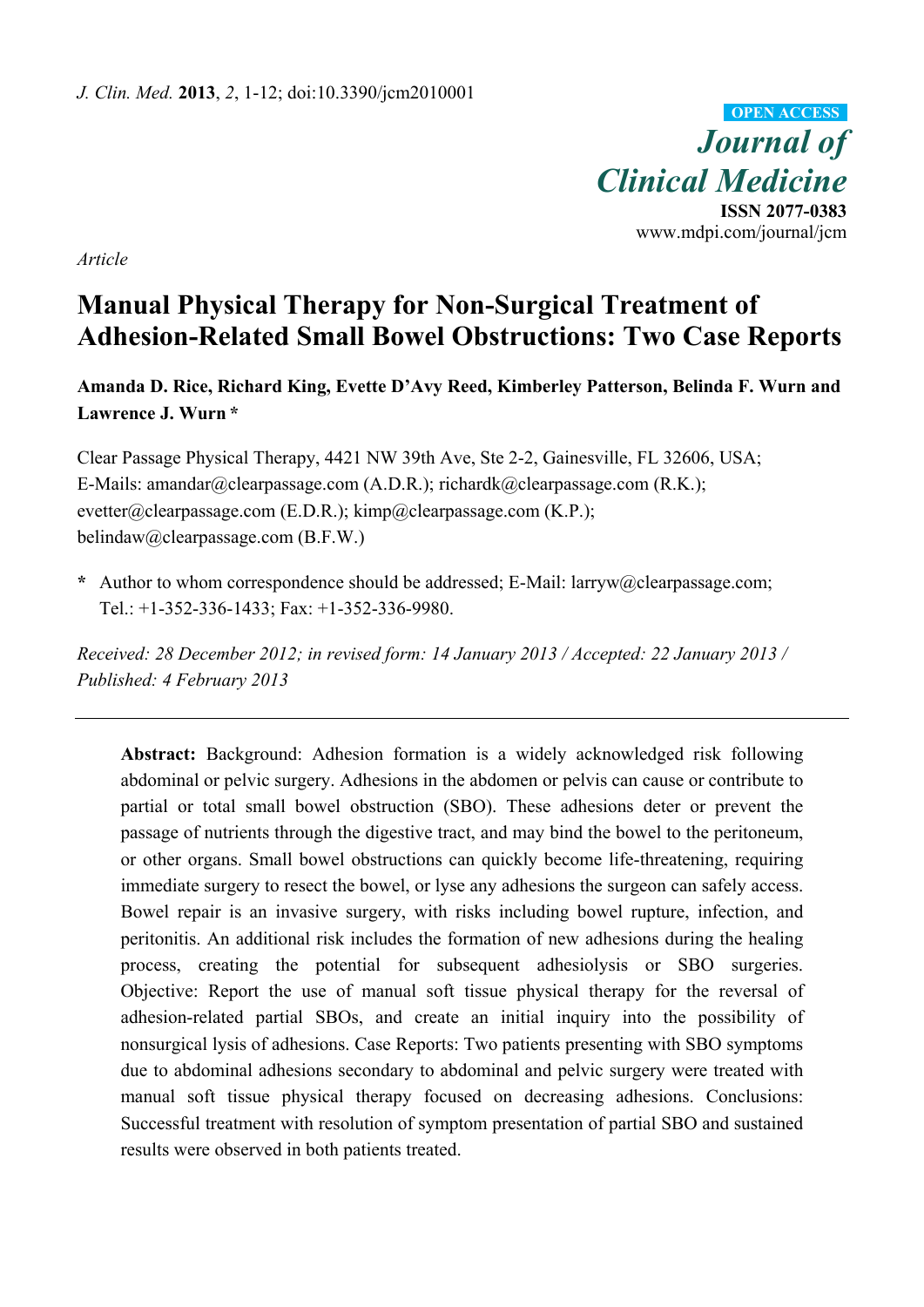**Keywords:** small bowel obstruction; SBO treatment; manual physical therapy; surgery alternative

#### **1. Introduction**

Peritoneal adhesions are a major contributory factor in the development of small bowel obstruction (SBO) worldwide and are a common post-abdominopelvic surgical occurrence. The literature indicates that 50% to 100% of patients develop adhesions after any abdominal/pelvic surgery [1–5]. A large analysis of the incidence of adhesions which was performed in the 1990's found that 35% of all open abdominal or pelvic surgery patients were readmitted to the hospital more than twice to treat post-surgical adhesions within 10 years following their initial surgery, with 22% of readmissions requiring surgery occurring within the first year. The report noted "readmissions continued steadily throughout the 10-year period" of the study [6].

The severity of post-surgical adhesions are challenging to control, as they are influenced by factors attributed to both the patient and surgical procedure. Despite numerous clinical trials to assess the validity of various strategies, agents and surgical meshes to prevent adhesion formation, the debate continues with no protocol yet shown that prevents the generation of adhesions as the body heals from surgical intervention [2].

Adhesions commonly form secondary to the normal wound healing process. They form as a result of fibrin formation at the site of the surgical wound which provides the matrix for fibroblasts to migrate and generate a collagen extracellular matrix (ECM) [2]. It is this ECM and its associated cells that ultimately become the adhesions. Although it is the body's response to surgery and the healing process in the presence of increased levels of inflammatory cytokines that promotes the formation of adhesions, it is clear that adhesions are not merely nonfunctional scar tissue. It has been found that mature adhesions are complex tissues with ingrowths of capillaries, adipose tissue, smooth muscle and nerve fibers that are typically found in complex regenerating structures [7]. Further, adhesion formation is not always limited to the geography of the locally traumatized tissues. Some patients form additional adhesions at locations proximal or distal to the surgical site. It should be noted that surgery is not the only cause of adhesion formation and that all healing, including surgery, physical trauma, infection and/or inflammation has the ability to form adhesions in the body [8].

The standard current treatment for SBO due to adhesions that cannot be resolved by gastric decompression or bowel rest is surgery to lyse the adhesions (adhesiolysis), thereby resolving the obstruction. In some cases, SBO surgery also involves cutting and removing adhered, damaged or necrosed sections of the bowel, followed by resection of the remaining bowel ends. Utilizing surgery to lyse the adhesions caused by an initial surgery and/or to resect the bowel often causes the formation of new adhesions as a part of the wound healing process. This can create and perpetuate an ongoing cycle of healing and adhesion formation, obstruction surgery to remove the offending adhesions or resect the bowel, followed by new healing and new adhesion formation, and so on. In cases of SBO, this cycle can mean repeat hospitalizations to treat a life-threatening condition. The risk of infection due to spillage of bowel contents into the interstitial spaces of the abdomen is not an insignificant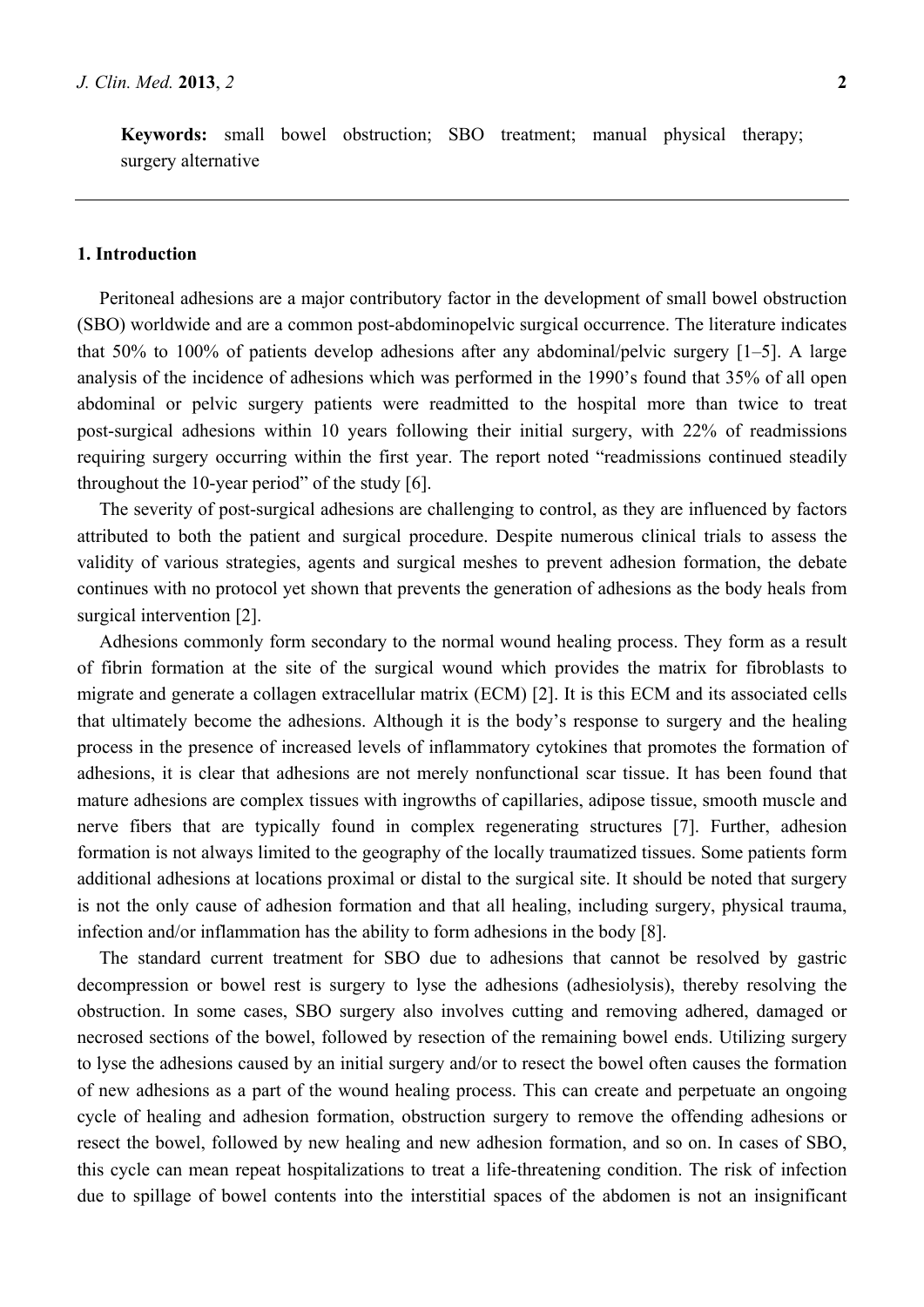complication following bowel resection. Thus, any method that can be used to slow, prevent, or non-surgically release post-surgical adhesions that compromise the bowel is of significant value to physicians and their patients.

Adhesions have also been identified as a leading cause of secondary female infertility [9]. The Clear Passage Physical Therapy group has previously reported the successful use of this manual soft tissue physical therapy in the treatment of fallopian tube occlusion and treatment of dyspareunia and dysmenorrhea secondary to adhesions [10,11]. Following publication of those studies, the same manual soft tissue physical therapy was applied to patients with documented abdominal adhesions following recurrent abdominal surgeries, and to patients presenting with current or recurring partial and total SBOs as a non-surgical treatment option.

#### **2. Experimental Section**

The two patients presented in this retrospective study were required to complete a standard Patient Intake Questionnaire detailing their pain, medical and surgical history. Body Mass Index was calculated for each patient using the online BMI calculator from the NIH National Heart Lung and Blood Institute.[12]

Those patients who indicated a history of small bowel obstruction (SBO) on the patient intake form were asked if they were willing to allow us to use their data in a small, investigative, retrospective study. Each patient then signed an Informed Consent document. Frequency, timing and severity of SBO episodes and all abdominal or pelvic surgeries were noted in their charts. Each patient was required to submit all relevant medical records and operative reports from which the medical history presented in this case study is summarized. Both patients presented in this case report had sought medical treatment and diagnostics for adhesions and bowel obstructions from multiple physicians and radiologists prior to manual physical therapy treatment.

Previous medical histories for each patient were obtained in accordance with HIPPA regulations. Detailed clinical records were kept of each patient throughout the course of therapy including symptomatic complaints, areas treated, techniques used, and treatment date/duration in accordance with the American Physical Therapy Association guidelines.

Upon initial evaluation and discharge assessment, patients were asked to rate their pain on a scale from 0 to 10, with 0 being no pain and 10 being debilitating pain. The patients were also asked about quality of life measures including impact of pain on daily activities and dietary restrictions due to their condition.

Findings from the initial evaluation, which included patient history, previous pathology reports and physician diagnoses, and visual, palpatory, postural and movement exams were correlated to determine dysfunctional areas needing treatment. In these cases, restrictions, scars or adhesions were palpated by the therapists, major organs were identified, and decreased mobility of specific organs was determined. The evaluation included layer palpation of the myofascial and visceral structures; starting with the most superficial structures and progressing to the deepest. The development of tactile skills includes the ability to detect tissue and visceral texture abnormalities and restricted mobility [13]. The therapists assessed tissue temperature, moisture, shear, extensibility and texture, throughout the abdominopelvic viscera, with a special focus on areas deep to surgical scars. Testing visceral mobility consisted of the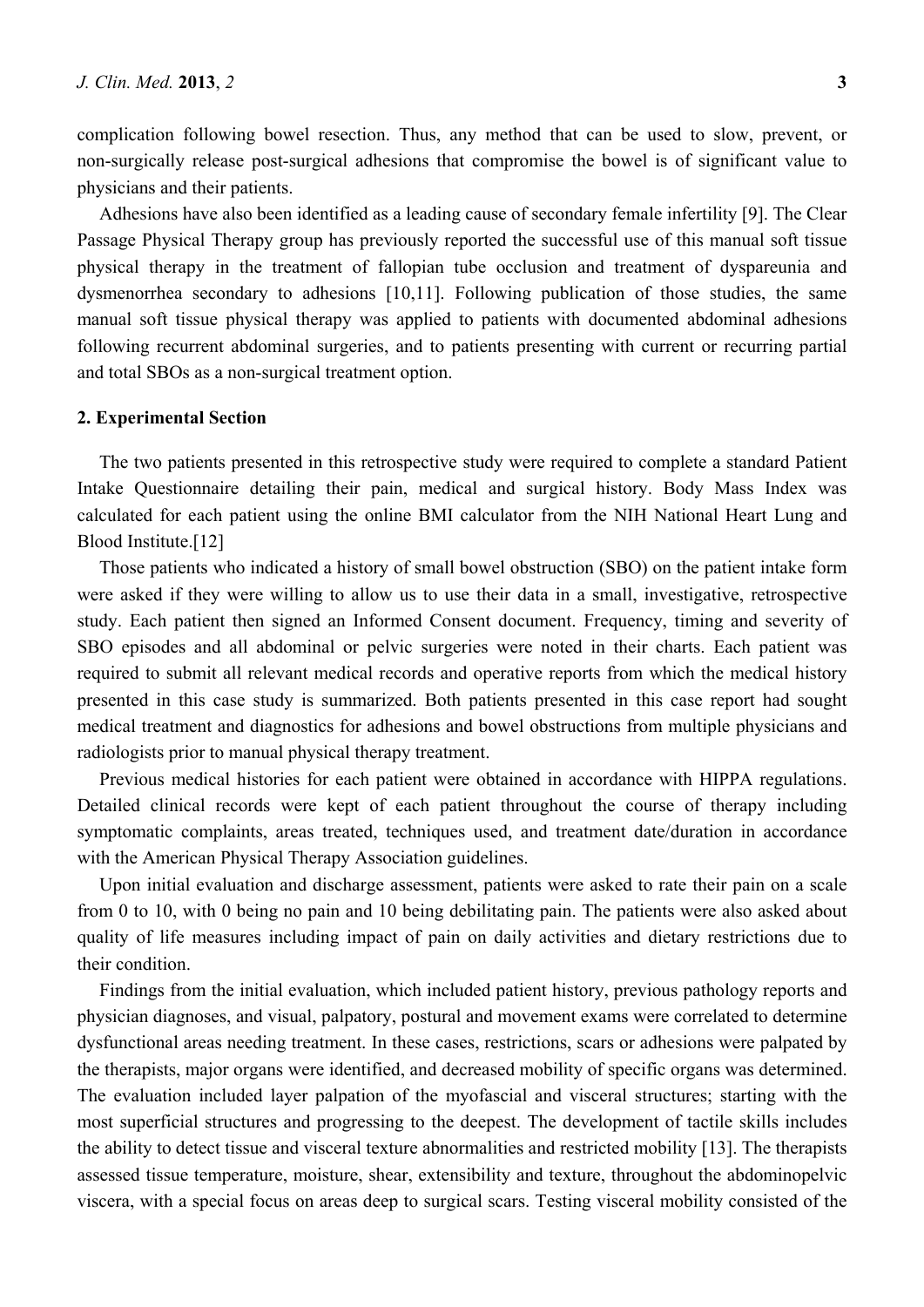therapist palpating the tissues, then making precise manual movements to assess the ability of the organs to move directly over surrounding organs and tissues.

The patients were treated via a site-specific intensive manual physical therapy that occurred for 4 h a day for 5 consecutive days. In the case of these two patients, approximately 70% of the therapists' time was utilized directly on the adhered areas of the abdomen and pelvis. The manual physical therapy protocols utilized by the therapists have been previously described in other studies where the primary focus of therapy was the manual decrease of adhesions, and the outcomes were a return of normal mobility and motility to previously adhered organs.[10,11,14] Thus, the therapy described in these studies and on those patients may be applied to adhered areas of any of the abdominal or pelvic organs, including the reproductive, digestive, urinary and other organs within and external to the peritoneum.

Briefly, the protocol consists of over 200 individual manual techniques focused on creating what we theorize are micro-failure of the adhesive crosslinks, the building blocks of adhesions, by application of various site-specific pressures across adhered areas of the abdominal viscera. Because no means of visual confirmation exists (excluding surgery, which was not performed), macro-failure or deformation of adhesions could only be assumed as visceral mobility improved, and as patients reported increased function and decreased pain. In earlier published studies, the manual physical therapy techniques used for treating abdominal adhesions in patients with histories of adhesion related SBO were used to clear adhesion related blocked fallopian tubes. Independent blinded radiologic tests documented that the patient's fallopian tubes were no longer blocked by adhesions post treatment.

The amount and duration of force that is applied to cause these microfailures can be significant, but varies within the tolerance of each patient and according to the site of the body that is being treated. For example, the same technique applied to the abdomen will use much greater force than when applied to the ovary or fallopian tubes. The manual physical therapy approach is one of whole body treatment, treating not only the abdomen in these patients, but also other areas of the body in which decreased function or mobility was identified during the evaluation. In general, patients received about 14 h of this manual therapy directly to perceived adhered abdominal structures for every 20 h of therapy; the remaining six hours were spent with history review, evaluation, treating other symptomatic areas including nearby myofascial structures (low back, lower extremities, shoulders and neck, *etc.*), and paperwork. Via palpation and an understanding of the anatomy, therapists focused on treating the adhesions, rather than treating the underlying viscera. Except at their ligamentous attachments and their normal anatomical attachment to other organs, abdominal and pelvic organs should be able to glide freely over each other. When therapists were unable to palpate freely gliding organs, the restrictions were noted as decreased mobility. This frequently occurred at the sites of prior surgeries.

While the force used by the therapists was sometimes significant, it is interesting to note that except for some temporary soreness, there have never been any significant adverse events in the hundreds of patients treated with abdominal or pelvic adhesions, using this therapy. This observation seems to refute the commonly held belief among some manual therapists that abdominal structures should only be treated lightly, and infrequently. Notwithstanding, a BMI of above 36 and surgery within 12 weeks preceding therapy are considered contraindications by the clinic for this treatment. Both patients presented in this case report had low BMIs allowing for easy palpation of the internal organs and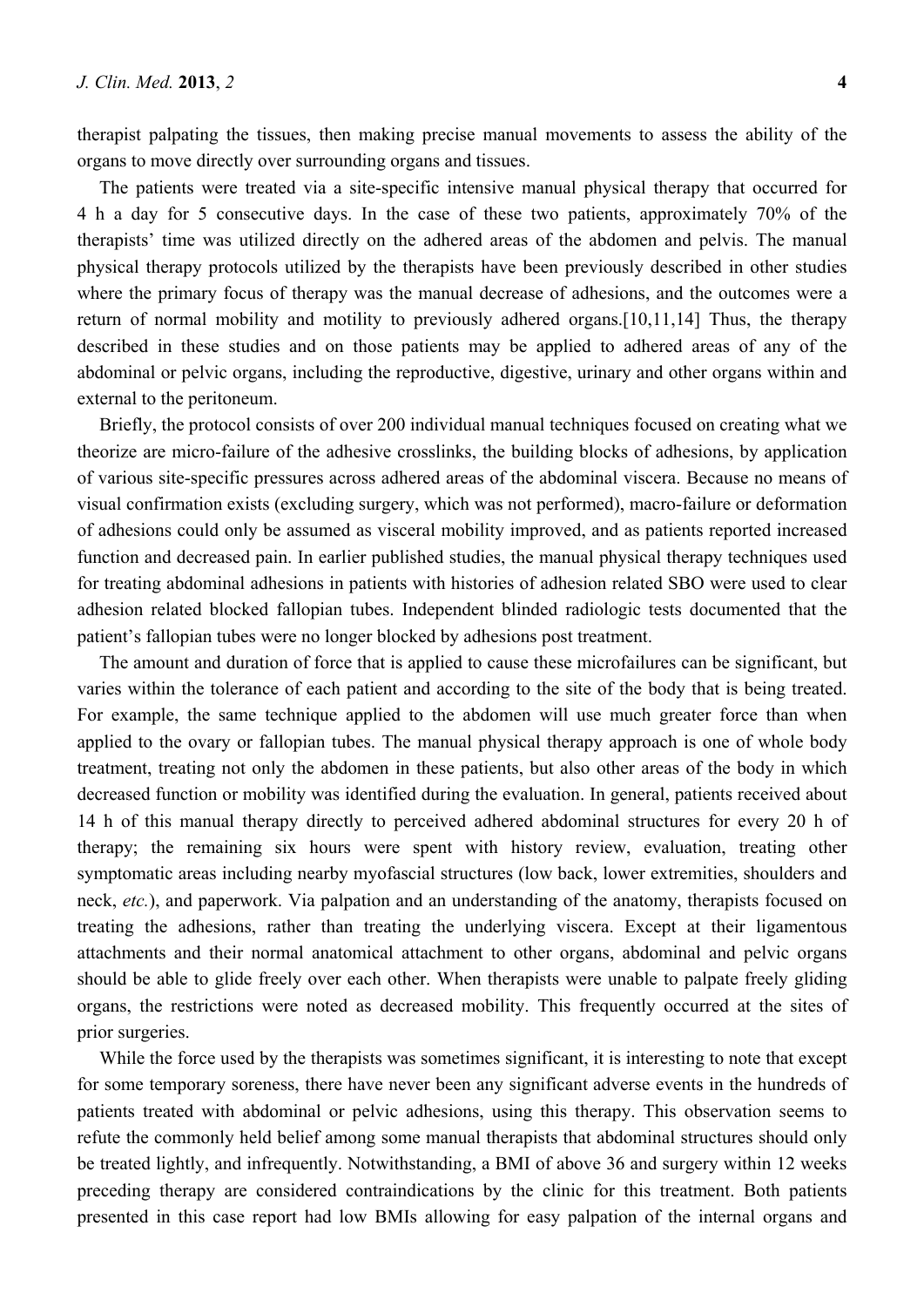adhesions, scars and restrictions. In clinical trials and published studies, these techniques increased mobility and decreased pain in patients with significant surgical histories indicating adhesion formation [10,14–16].

Patients are typically followed for at least a year following treatment via voluntary survey.

### **3. Case Reports**

#### *3.1. Patient 1*

Patient 1 was a 69 year old Caucasian male with a BMI of 17.7 and a history of GERD, asthma, hypertension, emphysema, recurrent SBO and bilateral inguinal hernias. His surgical history included SBO surgery at birth, childhood appendectomy, 3 laparoscopically repaired hernias from 2008–2010 with a surgical mesh inserted, Nissen fundoplication and partial thyroidectomy in 2010, laparotomy for SBO secondary to extensive adhesions in July 2010 and January 2011. Immediately after surgery in 2011, Patient 1 underwent a small bowel radiographic series that showed an incomplete SBO at the junction of the proximal mid ileum, and dilation throughout the small bowel, likely due to adhesions per the radiologist (Figure 1A). He was still experiencing symptoms of SBO (bloating, nausea, inability to eat normally) three months following the 2011 laparotomy, and reported a significant impact on his quality of life, focused on the changes to his diet that occurred after the SBO. He also reported abdominal tightness and significant intermittent pain (10/10 on a pain scale).

**Figure 1.** Small bowel radiographs of Patient 1 documenting SBO resolution over time. Arrows note areas of obstruction. (**A**) Before therapy in 2011: incomplete SBO due to adhesions visualized by X-ray showing dilation of the proximal mid ileum. (**B**) Twelve months after therapy in 2012: mild stricture at the terminal ileum with no other small bowel abnormalities. (**C**) After 40 h of therapy: normal small bowel series X-ray in 2012.



Patient 1 received no further medical interventions after his 2011 radiography prior to receiving this manual physical therapy treatment. Upon initial physical therapy evaluation, he presented with pain; visible scarring superficial to tissues that felt like deep palpable adhesions (consistent with his physician's 2011 diagnosis of abdominal scarring), decreased visceral mobility (decreased ability for organs to glide normally), and tightness throughout the abdomen; myofascial, osseous and visceral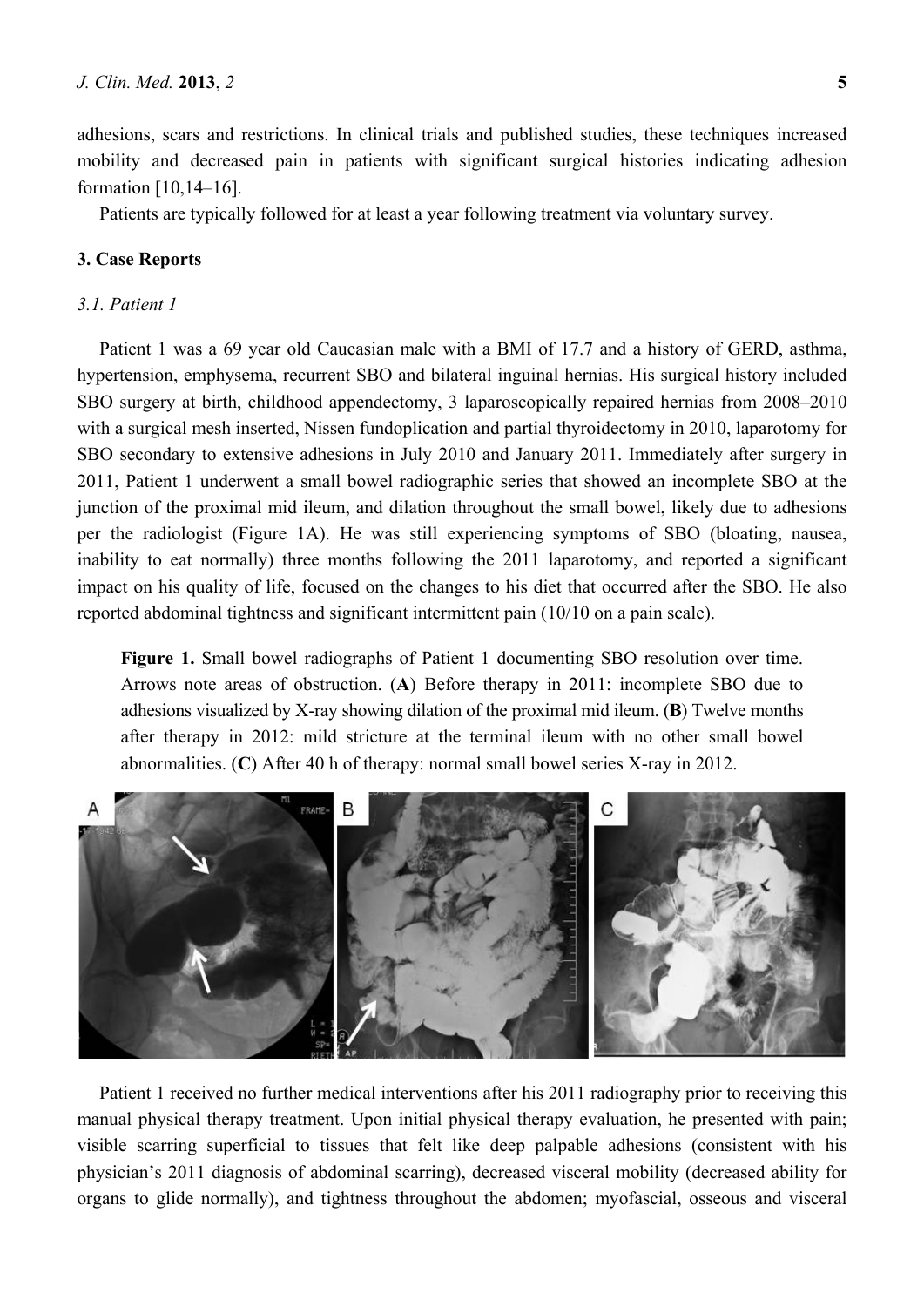hypomobility; and decreased quality of life due to SBO. He also presented with decreased strength and range of motion in both hips and trunk, and in his cervical, thoracic, and lumbar spine at the initiation of his physical therapy regimen.

In 2011, Patient 1 underwent 20 h of intensive manual physical therapy over the course of five days with a focus on improving range of motion, and decreasing scar tissue, adhesions, and soft tissue restrictions. Primary goals of therapy included decreased SBO symptoms and a decrease of future bowel obstructions. At discharge from physical therapy, Patient 1 presented with improved range of motion in trunk, cervical, thoracic, and lumbar spine, and hips by at least 5 degrees for each range of motion measurement (data not shown). Abdominal mobility and tightness had also improved. Upon return to his home state, he underwent follow-up diagnostic evaluations by a blinded, independent radiologist. Findings showed an ileum stricture but no other obstructions in the bowels (Figure 1B). Furthermore, this patient reported no further obstructions or SBO symptoms over the 12 months following therapy.

In 2012, following a diagnostic test showing a decreased diameter of the ileum (Figure 1B), Patient 1 was treated again for 20 h over the course of 5 days. Once again, he demonstrated improvement in all areas tested after twenty additional hours of the manual physical therapy including a minimum of 5 degrees increase in all ranges of motion that were measured to be decreased at the re-evaluation (data not shown). Ten days after the conclusion of therapy, the patient underwent a small bowel series, again conducted by a blinded independent radiologist. Results showed a normal bowel, with no kinking, constricting lesions or abnormal masses noted (Figure 1C). Patient 1 reported no further SBO symptoms for one year following the second course of treatment, for a total time of two years with no further medical interventions for SBO or SBO symptoms.

#### *3.2. Patient 2*

Patient 2 was a 49 year old Caucasian female with a BMI of 21.8 and a significant history of recurrent abdominal adhesions as a result of multiple surgeries and injuries including benign lumpectomy of the breast, dilation and curettage, motor vehicle accident with injury to the soft tissue of the chest wall resulting in migraine headaches and fibromyalgia, and injuries to bilateral wrists. She also had a past medical history of systemic lupus, chronic fatigue, fractured right upper extremity and several fingers, left knee surgery, mild arthritis, brown recluse spider bites and multiple miscarriages.

Patient 2 underwent the first of a series of surgeries beginning with a breast lumpectomy. Within weeks of this surgery, she was hospitalized as she was unable to keep any food or fluids down and all bowel movements ceased, accompanied by severe bloating and abdominal pain. After six days in the hospital, an emergency exploratory laparotomy revealed adhesion-related bowel obstructions. She had cysts removed from her ovaries and colon, as well as an appendectomy in June 2006. Two weeks later (July 2006) she underwent her second abdominopelvic surgery, the first to treat adhesion-related small bowel obstruction, in which the surgeon resected a fibrous band from her transverse colon to her posterior peritoneum, which had caused an internal herniation. In August 2006, the patient underwent a third abdominopelvic surgery, an exploratory laparotomy for a spigelian hernia, ovarian mass resection, oophorectomy, and adhesiolysis.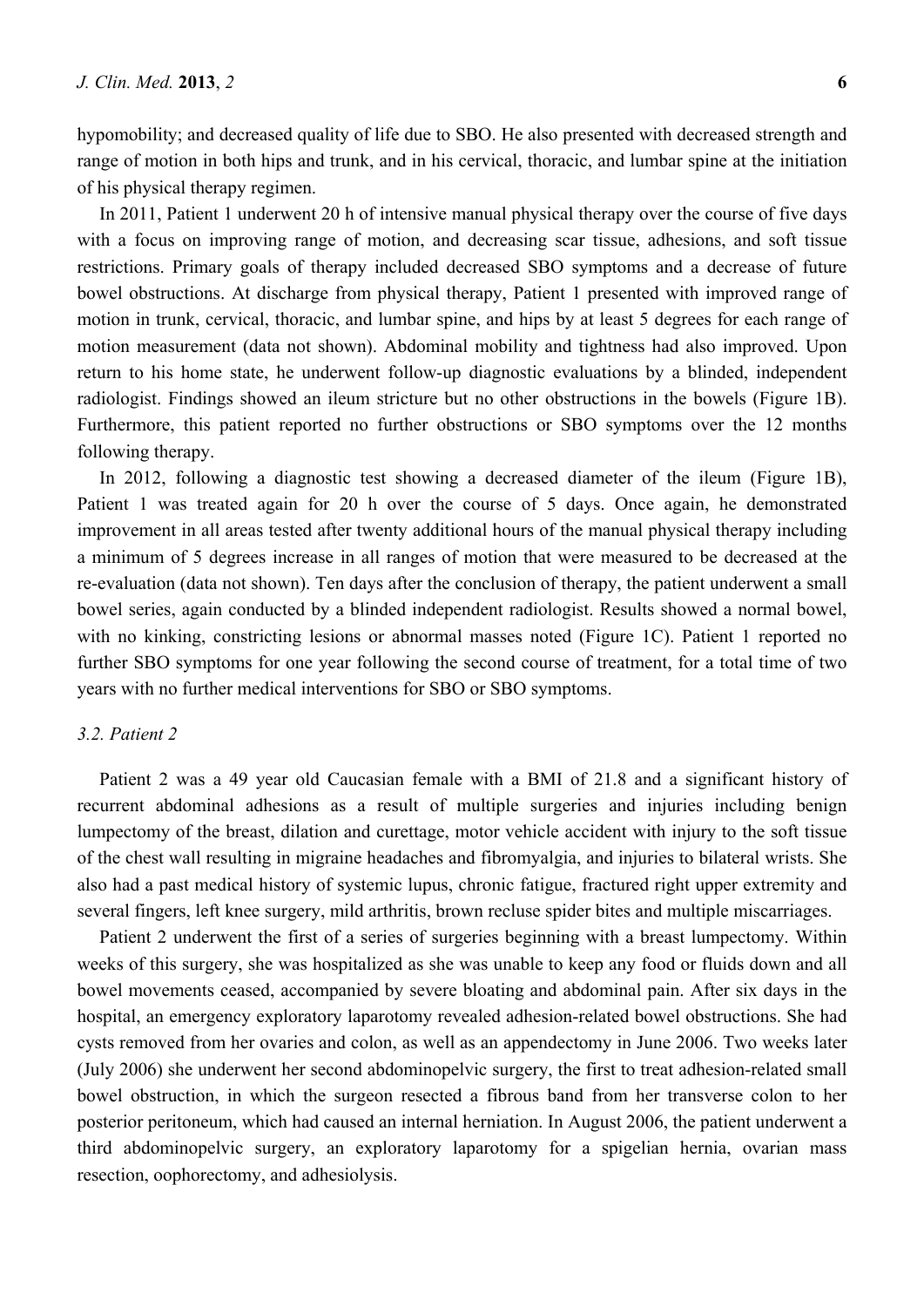Despite undergoing two adhesiolysis procedures, the patient continued to experience symptoms of bowel obstruction including abdominal distention, nausea, vomiting, pain and constipation immediately following the surgeries.

In January 2007, she was again diagnosed with abdominal adhesions, a diagnosis confirmed during a laparotomy performed in July 2007, which was her fourth abdominopelvic surgery. That surgeon noted and lysed dense intra-abdominal adhesions and scar tissue that were binding the loops of the small intestine; the physician also performed an umbilical hernia repair with mesh. In October 2007 she underwent a fifth abdominopelvic surgery: bilateral inguinal hernia repair.

In July of 2008, she underwent a sixth abdominopelvic surgery, another exploratory laparotomy, in which the surgeons noted extensive abdominal adhesions, a nearly complete SBO due to adhesions causing eight to ten acute angle kinks of the bowel and adhesions around the stomach causing it to become elongated, J-shaped and adhered to the anterior abdominal wall. Shortly thereafter, she underwent a complete hysterectomy and oophorectomy due to uterine fibroids and ovarian disease, her seventh abdominopelvic surgery. Thus, she underwent seven abdominopelvic surgeries, most related to adhesions and/or SBO, within a period of 30 months. In November 2008 the patient was diagnosed with recurrent idiopathic abdominal adhesions and informed of the need for an eighth abdominopelvic surgery, a laparotomy for adhesiolysis to treat the recurring SBO symptoms. Feeling that she needed to take another path, she elected to try a manual physical therapy in November 2008 rather than undergo further surgical intervention for her current partial SBO.

During the physical therapy initial evaluation, Patient 2 reported constant dull aching abdominopelvic pain averaging 7/10 on the pain scale; intermittent dull aching pain in her torso at 10/10 on the pain scale; and pain in one lower leg that was intermittent dull aching, averaging 5/10 on the pain scale in an area that was bitten by a brown recluse spider. She reported pain with bowel movements, urination and intercourse. She had lost 18 pounds and was on a totally liquid diet at the time of the initial evaluation. She reported pain and a severe decrease in quality of life, beginning with her first surgery (June 2006) that forced her to leave the workforce. She presented with severe abdominal pain; decreased range of motion at the cervical, thoracic, lumbar and sacral regions. Physical therapy palpation and tests revealed severe visible and palpable scars and adhesions, severe restrictions in visceral abdominal mobility; decreased myofascial and osseous mobility and range of motion; and significant postural asymmetries. Current medication at the initiation of treatment was Darvocet-N 100 every 6 h for pain.

Like Patient 1, Patient 2 underwent 20 h of intensive manual physical therapy over the course of 5 days with the goals of improving range of motion, flexibility, strength and posture, as well as decreasing adhesions in the bowel and abdominal wall in an attempt to decrease or negate the need for her pending surgery and to prevent a total small bowel obstruction. Again, the therapists used similar techniques as noted in their earlier published studies in which they focused on adhesions affecting endometrial and tubal structures. That is, they treated the adhesions that existed on and within the interstitial spaces, as well as on and within abdominal and pelvic organs, as the primary focus of their therapy.

At discharge from physical therapy, Patient 2 reported that pain had decreased by 90% or more, and she was able to return to a normal diet. The therapist noted improvement in range of motion to within functional limits and improved posture, increased visceral mobility, increased myofascial and osseous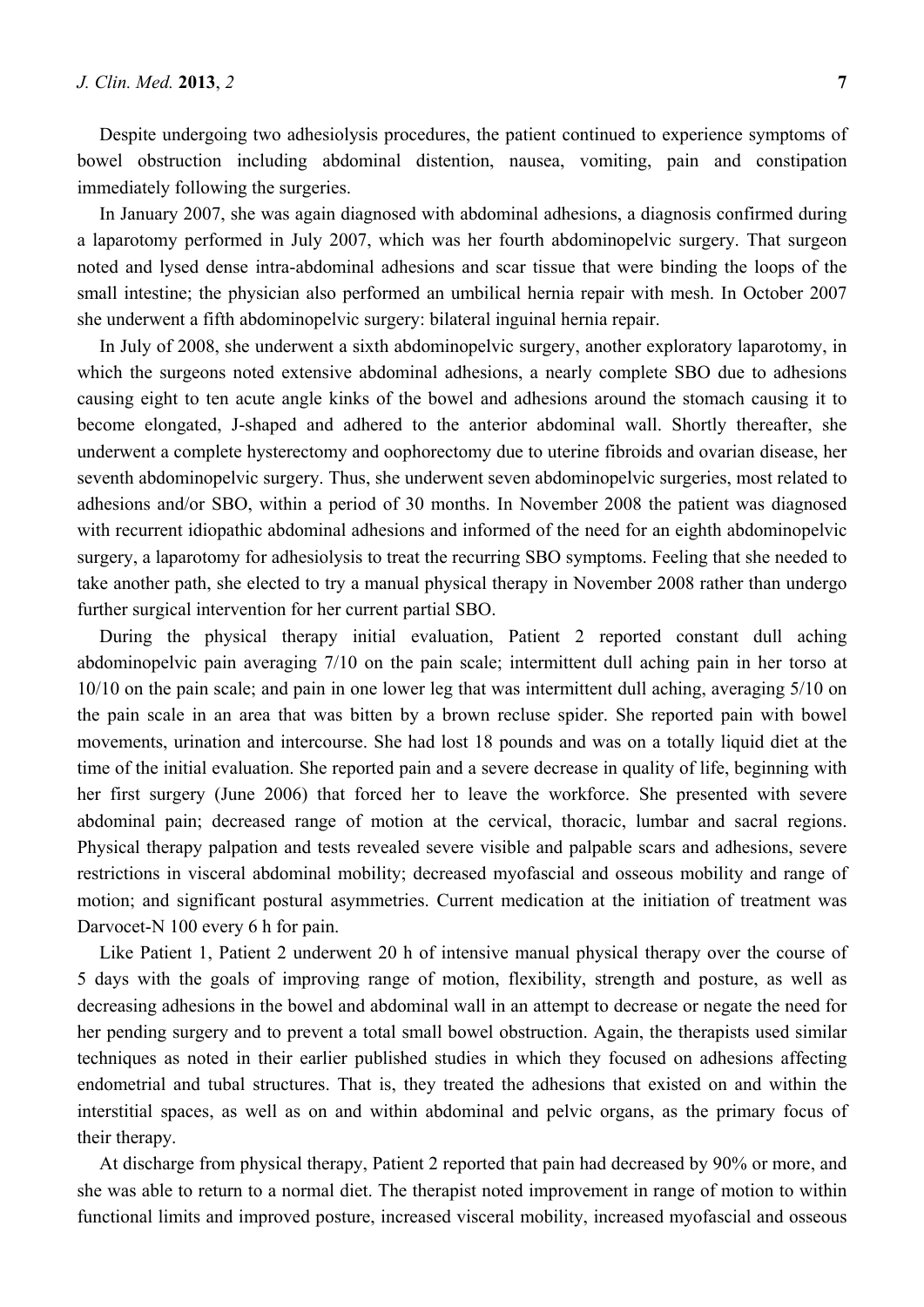mobility, and significantly decreased pain with urination, sexual intercourse and bowel movements. Several weeks following discharge from therapy, Patient 2 reported that she had re-gained the 18 pounds she had lost due to her compromised bowel, and she had returned to a normal quality of life. She was able to cancel the scheduled surgery for adhesiolysis and SBO. At her one-year follow-up from therapy, Patient 2 reported experiencing no additional SBOs or SBO symptoms, and that no further surgical interventions were needed or performed.

#### **4. Conclusions**

In cases where non-surgical management is unsuccessful, the current standard medical treatment for SBO caused by adhesions is surgery. Unfortunately, surgery is implicated as the most common cause of abdominal adhesions and adhesion-related SBO [5]. Previous studies have shown the decrease in pain associated with abdominal adhesions after surgical adhesiolysis lasted up to one year; the subsequent return of the pain has been hypothesized as due to new, or expanded adhesion formation [17–19]. In the US in 2010, 70,194 patients underwent small bowel resection surgery with an average hospitalization of 14.2 days, an average cost of \$114,175, and a patient death rate of 6.75%; 89,222 patients underwent surgery for adhesiolysis, an average hospitalization of 8.4 days, an average cost of \$65,955, and a patient death rate of 2.3% [20]. Those numbers are staggering when it is considered that, based on prior studies, 35% of those patients that undergo pelvic or abdominal surgery surgery will likely be readmitted for surgical intervention for adhesiolysis over the next 10 years [6].

Here we reported the use of a manual physical therapy for the treatment of SBO symptoms in two patients who presented with numerous, frequently recurring bowel obstructions. Furthermore, both patients had entered a cycle of surgery to remove adhesions, followed by the formation of post-surgical adhesions, followed by another adhesiolysis surgery, and so on. In each case, post-surgical adhesion formation occurred more rapidly and more severely with each successive surgery. Patient 2 experienced only 12 weeks between the most recent surgery for SBO and her next partial SBO, when she received her physician's recommendation for another (eighth) abdominal surgery. Her surgeon had scheduled the next surgery for adhesiolysis when she opted to try this manual physical therapy treatment instead.

Both patients reported lasting pain relief and avoidance of further SBOs after therapy that exceeded their prior post-surgical experiences. We hypothesize the positive responses from the therapy were due to the reduction of adhesions and the avoidance of new post-surgical adhesions that were causing SBOs and pain in both patients. The use of this non-surgical procedure appears to be of direct patient benefit, and the cost is significantly lower than surgery (SBO surgery costs \$114,175; adhesiolysis surgery costs \$65,955; this therapy costs \$5,200). Unlike abdominal surgery, the therapy has no associated risks from general anesthesia. Data to date (from approximately 50 patients seeking therapy for SBO) shows that it appears to have little or no risk of major adhesion formation, infection or peritonitis. No hospital stay is required with the therapy, because there is virtually no recovery period.

The use of manual physical therapy is not a new concept in the treatment of patients for a wide variety of medical conditions, including the management of adhesions [21–26]. Orthopedic physicians refer to manual physical therapy for treatment of adhesive capsulitis [27]. Oncologists call for manual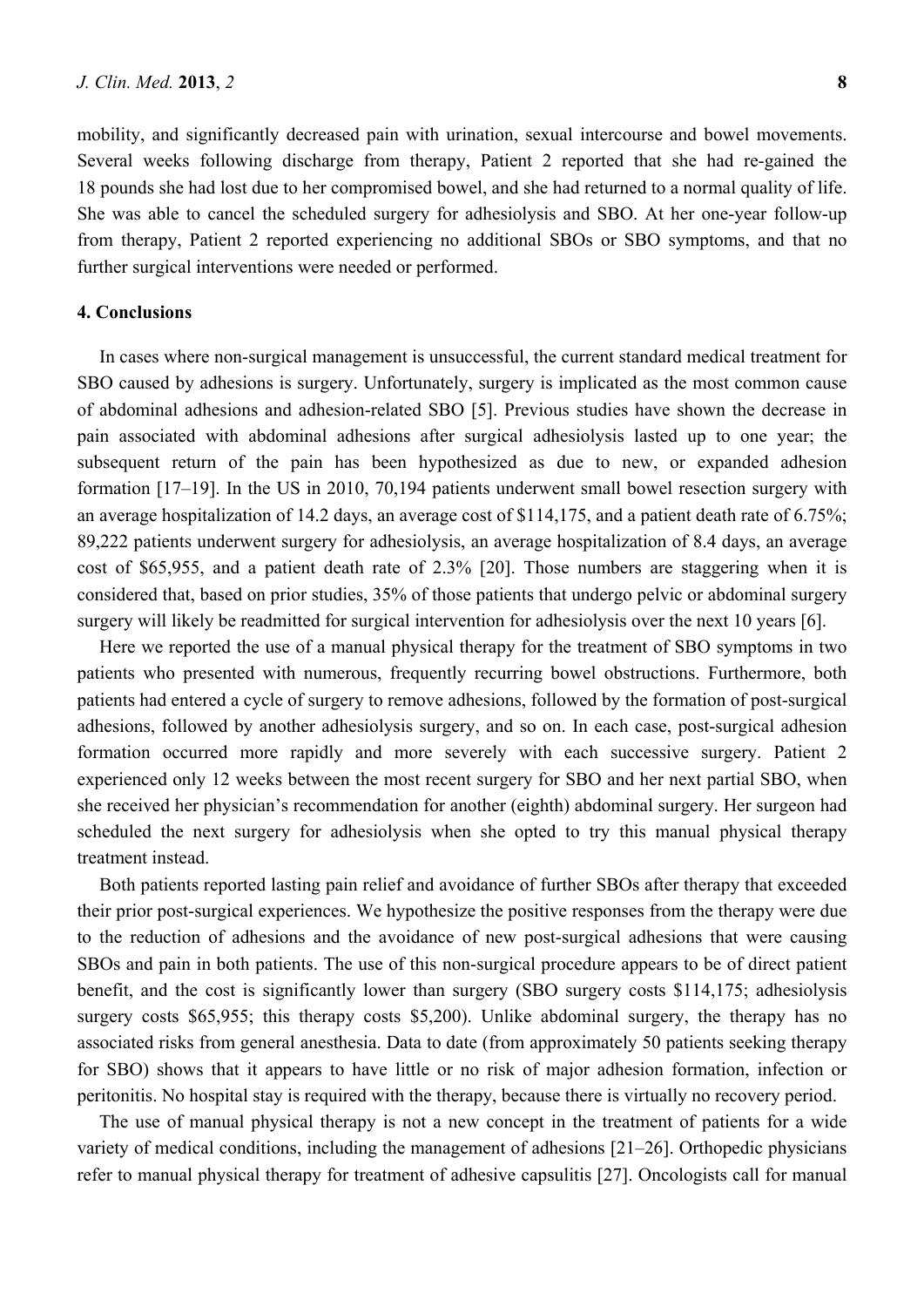therapy to treat post-mastectomy scars [28]. Thus, this new utilization for this manual physical therapy regimen has some precedent in clinical care.

A recently published study suggested that massage therapy reduces inflammation after muscle damage by decreasing the levels of inflammatory cytokines produced [29]. This correlates with our observations that symptoms hypothesized to be attributed to the presence of adhesions do not reoccur after attempted lysis via manual physical therapy. Another study in animals investigated whether a manual massage technique of a surgical area was capable of preventing the formation of adhesions. That study demonstrated fewer adhesions in treated animals as compared to untreated controls [30]. In another study, the manual technique used in these two cases was documented in blinded radiographic reports to open fallopian tubes that were occluded by pelvic adhesions. The long history of clinical physician referrals from other branches of medicine for manual therapy to treat adhesive conditions, along with the studies noted above, support the observation that manual lysis of adhesions may be a viable alternative to SBO surgical treatment.

Without visual confirmation, we can only hypothesize that the manual soft tissue physical therapy protocol effectively lyses the adhesions by causing microfailure of the attachments of the individual crosslinks, allowing return of normal anatomical organization, and formation of more normal tissue structures [31–34]. If true, these micro-failures of crosslinks and macro-failures of adhesions appear to have similar immediate end results for the patient as surgical adhesiolysis. However, manual manipulation of the soft tissue does not appear to activate the level of inflammation observed with surgical healing. Thus, the adhesions appear to be lysed without the significant induction of new adhesion formation that often follows abdominal and pelvic surgery.

This hypothesis from our human based case report is supported by historical data in rat models for post-surgical healing in which manual physical therapy performed to soft tissues of the surgical incision site, with animals treated exhibited increased healing as compared to no treatment [35,36]. This therapy also avoids the risks of anesthesia, and the high cost and moderate death rate of surgery. It also appears to minimize the risk of surgical infection, and hospitalization following surgery. Because manual physical therapy has virtually no recovery time, patients are able to recover and participate in daily activities immediately. In follow-up assessments, this return of mobility appears to further deter the reformation of adhesions, and enhance return of more normal tissue organization. This is the same idea that surgeons promote when surgical patients are encouraged to walk and exercise shortly after surgery. Early mobility promotes increased blood flow and an earlier return of normal range of motion. We note that patients who underwent the manual therapy demonstrated increased range of motion in both cases; an early return to normal activities of daily living simply enhanced the benefits.

A formal, well-structured clinical trial is currently underway for the investigation of a nonsurgical approach for the treatment and prevention of SBOs to provide statistical significance to the observations from our human efficacy data presented in this case report.

#### **Conflict of Interest**

Belinda F. Wurn, PT and Lawrence J. Wurn, LMT, are the sole shareholders of Clear Passage Therapies, Inc. Wurn Technique is a Therapeutic Method for Treating Infertility in Humans and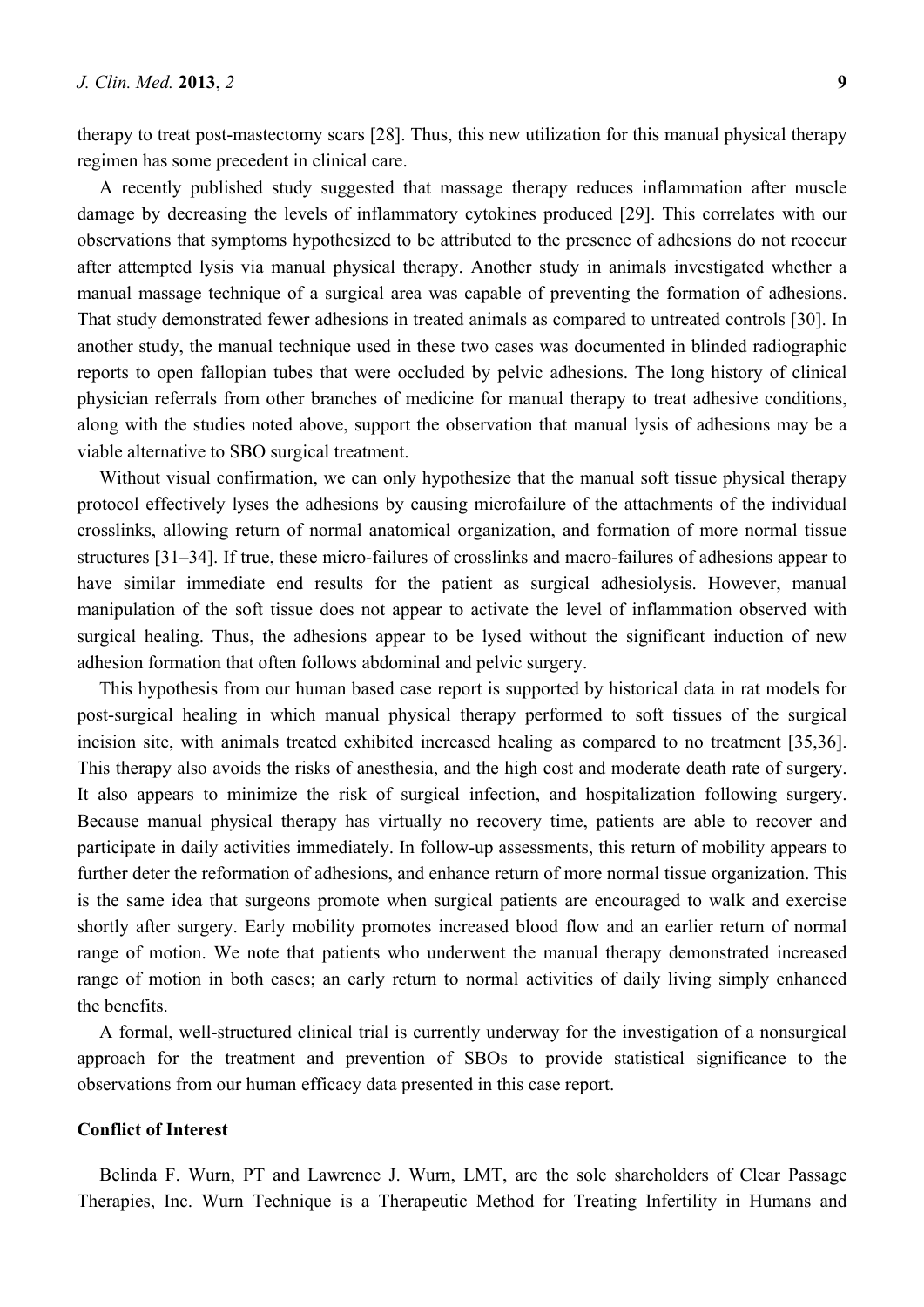Animals, patent pending with the United States Patent and Trademark Office, Application No. 09/887,884 filed June 22, 2001 by Lawrence J. Wurn and Belinda F. Wurn. All other authors declare no conflicts of interest.

## **References**

- 1. Menzies, D.; Ellis, H. Intestinal obstruction from adhesions—How big is the problem? *Ann. R. Coll. Surg. Engl.* **1990**, *72*, 60–63.
- 2. Arung, W.; Meurisse, M.; Detry, O. Pathophysiology and prevention of postoperative peritoneal adhesions. *World J. Gastroenterol.* **2011**, *17*, 4545–4553.
- 3. DiZerega, G.S. Contemporary adhesion prevention. *Fertil. Steril.* **1994**, *61*, 219–235.
- 4. Kössi, J.; Salminen, P.; Rantala, A.; Laato, M. Population-based study of the surgical workload and economic impact of bowel obstruction caused by postoperative adhesions. *Br. J. Surg.* **2003**, *90*, 1441–1444.
- 5. Brüggmann, D.; Tchartchian, G.; Wallwiener, M.; Münstedt, K.; Tinneberg, H.R.; Hackethal, A. Intra-abdominal adhesions: Definition, origin, significance in surgical practice, and treatment options. *Dtsch. Arztebl. Int.* **2010**, *107*, 769–775.
- 6. Wilson, M.S.; Ellis, H.; Menzies, D.; Moran, B.J.; Parker, M.C.; Thompson, J.N. A review of the management of small bowel obstruction. Members of the Surgical and Clinical Adhesions Research Study (SCAR). *Ann. R. Coll. Surg. Engl.* **1999**, *81*, 320–328.
- 7. Herrick, S.E.; Mustaers, S.E.; Ozua, P.; Sulaiman, H.; Omer, A.; Boulos, P.; Foster, M.L.; Laurent, G.J. Human peritoneal adhesions are highly cellular, innervated, and vascularized. *J. Pathol.* **2000**, *192*, 67–72.
- 8. Diegelmann, R.F.; Evans, M.C. Wound healing: An overview of acute, fibrotic and delayed healing. *Front. Biosci.* **2004**, *9*, 283–289.
- 9. Stovall, T.G.; Elder, R.F.; Ling, F.W. Predictors of pelvic adhesions. *J. Reprod. Med.* **1989**, *34*, 345–348.
- 10. Wurn, B.F.; Wurn, L.J.; King, C.R.; Heuer, M.A.; Roscow, A.S.; Hornberger, K.; Scharf, E.S. Treating fallopian tube occlusion with a manual pelvic physical therapy. *Altern. Ther. Health Med.* **2008**, *14*, 18–23.
- 11. Wurn, B.F.; Wurn, L.J.; Patterson, K.; King, C.R.; Scharf, E.S. Decreasing dyspareunia and dysmenorrhea in women with endometriosis via a manual physical therapy: Results from two independent studies. *J. Endometriosis* **2011**, *3*, 188–196.
- 12. Calculate Your Body Mass Index. Available online: http://nhlbisupport.com/bmi/ (accessed on 1 September 2012).
- 13. Cantu, R.I.; Grodin, A.J. *Myofascial Manipulation: Theory and Clinical Application*; Aspen Publishers, New York, NY, USA, 1992.
- 14. Wurn, L.J.; Wurn, B.F.; King, C.R.; Roscow, A.S.; Scharf, E.S.; Shuster, J.J. Increasing orgasm and decreasing dyspareunia by a manual physical therapy technique. *MedGenMed* **2004**, *6*, 47.
- 15. Wurn, B.F.; Wurn, L.J.; King, C.R.; Heuer, M.A.; Roscow, A.S.; Scharf, E.S.; Shuster, J.J. Treating female infertility and improving IVF pregnancy rates with a manual physical therapy technique. *MedGenMed* **2004**, *6*, 51.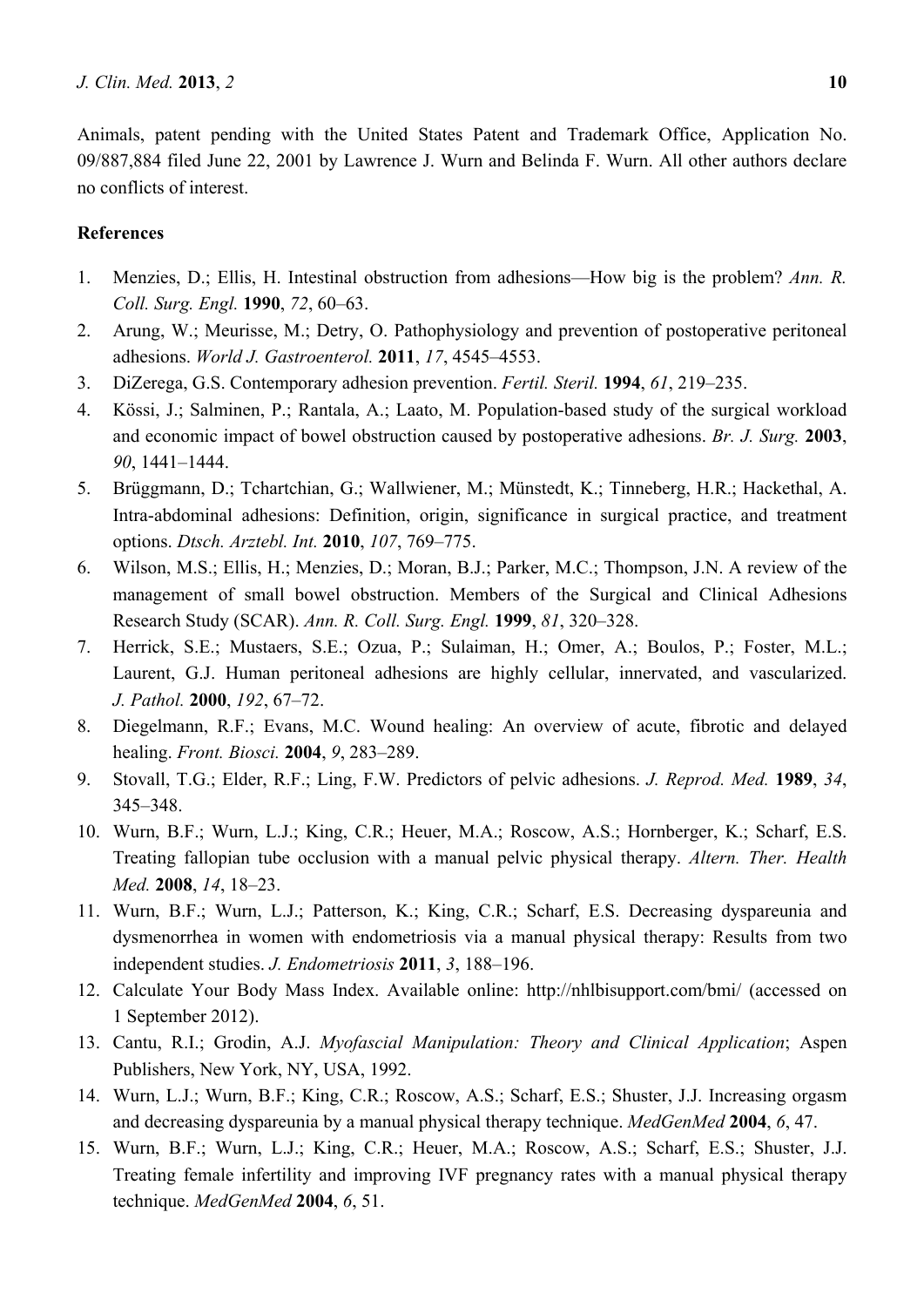- 16. Wurn, L.J.; Wurn, B.F.; King, C.R.; Roscow, A.S.; Scharf, E.S.; Shuster, J.J. O-68. *Fertil. Steril.* 2006, 86, S29–S30.
- 17. Peters, A.A.; Trimbos-Kemper, G.C.; Admiraal, C.; Trimbos, J.B.; Hermans, J. A randomized clinical trial on the benefit of adhesiolysis in patients with intraperitoneal adhesions and chronic pelvic pain. *Br. J. Obstet. Gynaecol.* **1992**, *99*, 59–62.
- 18. Chan, C.L.; Wood, C. Pelvic adhesiolysis—The assessment of symptom relief by 100 patients. *Aust. N. Z. J. Obstet. Gynaecol.* **1985**, *25*, 295–298.
- 19. Steege, J.F.; Stout, A.L. Resolution of chronic pelvic pain after laparoscopic lysis of adhesions. *Am. J. Obstet. Gynecol.* **1991**, *165*, 278–281.
- 20. Welcome to H.CUPnet. Available online: http://hcupnet.ahrq.gov/HCUPnet.jsp?Id= 6D36343307A90AD9&Form=SelLAY&JS=Y&Action=>>Next>>&\_LAY=Researcher (accessed on 8 October 2012).
- 21. Sucher, B.M. Ultrasonography-guided osteopathic manipulative treatment for a patient with thoracic outlet syndrome. *J. Am. Osteopath. Assoc.* **2011**, *111*, 543–547.
- 22. Sampson, S.; Meng, M.; Schulte, A.; Trainor, D.; Montenegro, R.; Aufiero, D. Management of Dupuytren contracture with ultrasound-guided lidocaine injection and needle aponeurotomy coupled with osteopathic manipulative treatment. *J. Am. Osteopath. Assoc.* **2011**, *111*, 113–116.
- 23. Boyles, R.; Toy, P.; Mellon, J.; Hayes, M.; Hammer, B. Effectiveness of manual physical therapy in the treatment of cervical radiculopathy: A systematic review. *J. Man. Manip. Ther.* **2011**, *19*, 135–142.
- 24. Bayliss, A.J.; Klene, F.J.; Gundeck, E.L.; Loghmani, M.T. Treatment of a patient with post-natal chronic calf pain utilizing instrument-assisted soft tissue mobilization: A case study. *J. Man. Manip. Ther.* **2011**, *19*, 127–134.
- 25. Senbursa, G.; Baltaci, G.; Atay, A. Comparison of conservative treatment with and without manual physical therapy for patients with shoulder impingement syndrome: A prospective, randomized clinical trial. *Knee Surg. Sports Traumatol. Arthrosc.* **2007**, *15*, 915–921.
- 26. Şenbursa, G.; Baltaci, G.; Atay, Ö.A. The effectiveness of manual therapy in supraspinatus tendinopathy. *Acta Orthop. Traumatol.* **2011**, *45*, 162–167.
- 27. Gaspar, P.D.; Willis, F.B. Adhesive capsulitis and dynamic splinting: A controlled, cohort study. *BMC Musculoskelet. Disord.* **2009**, *10*, doi:10.1186/1471-2474-10-111.
- 28. Field, D.A.; Miller, S. Cosmetic breast surgery. *Am. Fam. Phys.* **1992**, *45*, 711–719.
- 29. Crane, J.D.; Ogborn, D.I.; Cupido, C.; Melov, S.; Hubbard, A.; Bourgeois, J.M.; Tarnopolsky, M.A. Massage therapy attenuates inflammatory signaling after exercise-induced muscle damage. *Sci. Transl. Med.* **2012**, *4*, doi:10.1126/scitranslmed.3002882.
- 30. Bove, G.M.; Chapelle, S.L. Visceral mobilization can lyse and prevent peritoneal adhesions in a rat model. *J. Bodyw. Mov. Ther.* **2012**, *16*, 76–82.
- 31. *Alternative Medicine and Rehabilitation*; Wainapel, S.F., Fast, A., Eds.; Demos Medical Publishing: New York, NY, USA, 2003.
- 32. Threlkeld, A.J. The effects of manual therapy on connective tissue. *Phys. Ther.* 1992, 72, 893–902.
- 33. Greenman, P.E. *Principles of Manual Medicine*, 2nd ed.; Williams & Wilkins: Baltimore, ML, USA, 1996.